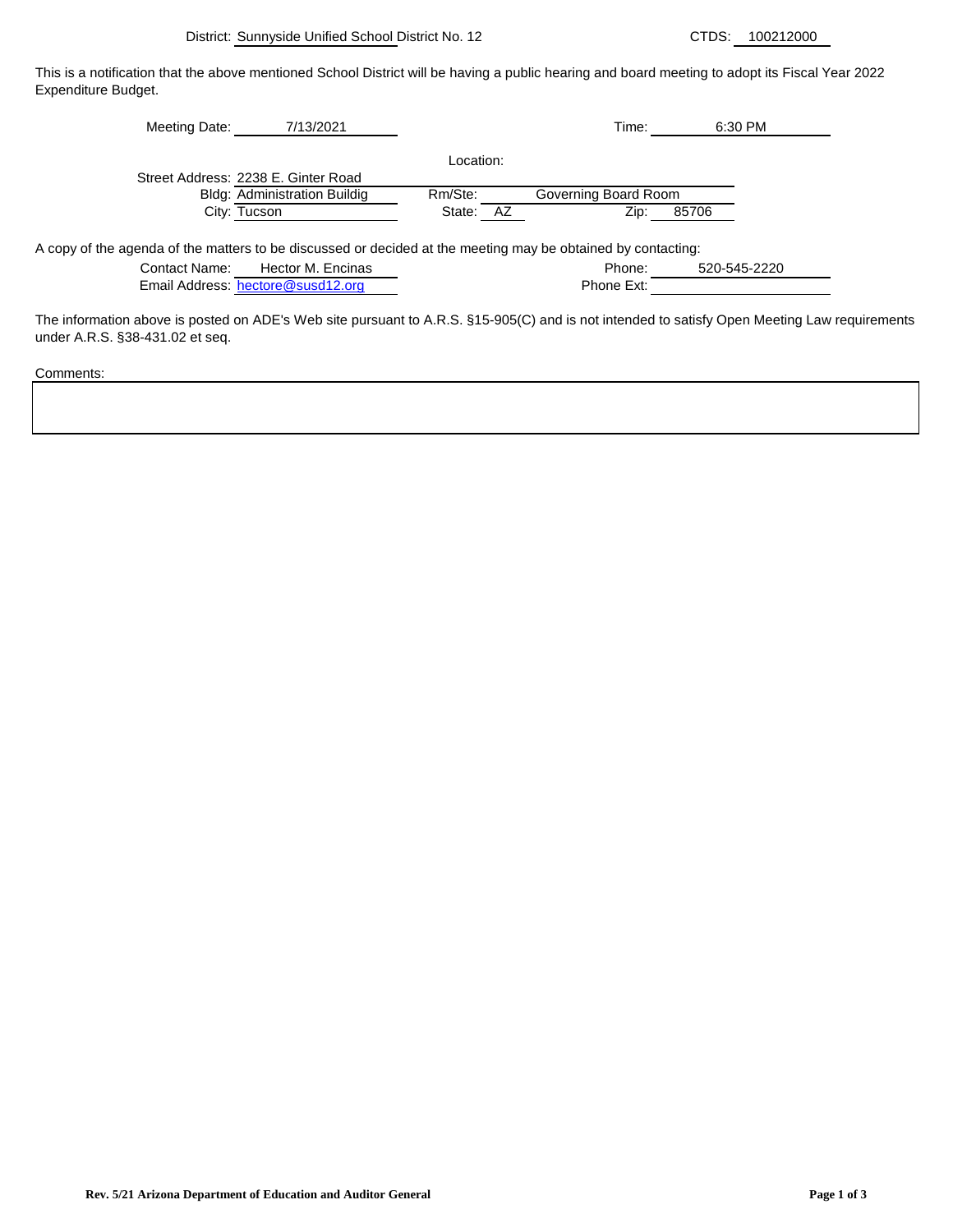## **SUMMARY OF SCHOOL DISTRICT PROPOSED EXPENDITURE BUDGET**

**CTDS NUMBER VERSION** 100212000 Proposed

| I certify that the Budget of       | <b>Sunnyside Unified School</b>   | District,    | Pima | County for fiscal year 2022 was officially                                              |
|------------------------------------|-----------------------------------|--------------|------|-----------------------------------------------------------------------------------------|
| proposed by the Governing Board on | June 22                           |              |      | , 2021, and that the complete Proposed Expenditure Budget may be reviewed by contacting |
| <b>Hector M. Encinas</b>           | at the District Office, telephone | 520-545-2220 |      | during normal business hours.                                                           |

 **at the District Office, telephone**

**520-545-2220 during normal business hours.**

| <b>President of the Governing Board</b>                                                                             |                 |                              |                                      |                                                                                                                       |        |  |
|---------------------------------------------------------------------------------------------------------------------|-----------------|------------------------------|--------------------------------------|-----------------------------------------------------------------------------------------------------------------------|--------|--|
| 1. Average Daily Membership:                                                                                        | <b>2020 ADM</b> | Prior Yr.<br><b>2021 ADM</b> | <b>Budget Yr.</b><br><b>2022 ADM</b> | 4. Average Teacher Salaries (A.R.S. §15-903.E)<br>1. Average salary of all teachers employed in FY 2022 (budget year) | 57,720 |  |
| <b>Attending</b>                                                                                                    |                 |                              |                                      | 2. Average salary of all teachers employed in FY 2021 (prior year)                                                    | 56,588 |  |
|                                                                                                                     | 14,751,506      | 14.143.314                   | 13.755.000                           | 3. Increase in average teacher salary from the prior year                                                             | 1,132  |  |
| 2. Tax Rates:                                                                                                       |                 | <b>Prior FY</b>              | <b>Est. Budget FY</b>                | 4. Percentage increase                                                                                                | 2%     |  |
| <b>Primary Rate</b> (equalization formula funding and budget add-<br>ons not required to be in secondary rate)      |                 | 3.8264                       | 3.8264                               | Comments on average salary calculation (Optional):                                                                    |        |  |
| Secondary Rate (voter-approved overrides, bonds, and Career<br>Technical Education Districts, and desegregation, if |                 |                              |                                      |                                                                                                                       |        |  |
| applicable)                                                                                                         |                 | 1.3266                       | 1.3266                               |                                                                                                                       |        |  |
| 3. Budgeted expenditures and budget limits                                                                          |                 | <b>Budgeted</b>              |                                      |                                                                                                                       |        |  |
|                                                                                                                     |                 | <b>Expenditures</b>          | <b>Budget Limit</b>                  |                                                                                                                       |        |  |
| Maintenance & Operation Fund                                                                                        |                 | 93,807,759                   | 93,807,759                           |                                                                                                                       |        |  |
| <b>Classroom Site Fund</b>                                                                                          |                 | 12,858,455                   | 12,858,455                           | 5. Average salary of all teachers employed in FY 2018                                                                 | 46,511 |  |
| <b>Unrestricted Capital Outlay Fund</b>                                                                             |                 | 13,973,893                   |                                      | 13,973,893 6. Total percentage increase in average teacher salary since FY 2018                                       | 24%    |  |

| <b>MAINTENANCE AND OPERATION EXPENDITURES</b> |                              |                  |                 |                  |                 |                  |                          |
|-----------------------------------------------|------------------------------|------------------|-----------------|------------------|-----------------|------------------|--------------------------|
|                                               | <b>Salaries and Benefits</b> |                  | Other           |                  | <b>TOTAL</b>    |                  | % Inc. / (Decr.)<br>from |
|                                               | Prior FY                     | <b>Budget FY</b> | <b>Prior FY</b> | <b>Budget FY</b> | <b>Prior FY</b> | <b>Budget FY</b> | <b>Prior FY</b>          |
| <b>100 Regular Education</b>                  |                              |                  |                 |                  |                 |                  |                          |
| <b>1000 Instruction</b>                       | 36,394,223                   | 40,801,299       | 610,000         | 610,000          | 37,004,223      | 41,411,299       | 11.9%                    |
| <b>2000 Support Services</b>                  |                              |                  |                 |                  |                 |                  |                          |
| 2100 Students                                 | 3,125,000                    | 3,125,000        | 61,300          | 61,300           | 3,186,300       | 3,186,300        | 0.0%                     |
| <b>2200 Instructional Staff</b>               | 2,000,000                    | 2,000,000        | 162,000         | 162,000          | 2,162,000       | 2,162,000        | 0.0%                     |
| 2300, 2400, 2500 Administration               | 6,378,182                    | 9,625,000        | 2,015,000       | 2,015,000        | 8,393,182       | 11,640,000       | 38.7%                    |
| 2600 Oper./Maint. of Plant                    | 5,550,000                    | 5,950,000        | 5,242,965       | 5,515,564        | 10,792,965      | 11,465,564       | 6.2%                     |
| 2900 Other                                    | $\overline{0}$               | $\mathbf{0}$     | $\mathbf{0}$    | $\Omega$         | $\Omega$        | $\Omega$         | 0.0%                     |
| 3000 Oper. of Noninstructional Services       | 103,000                      | 103,000          | 425,000         | 425,000          | 528,000         | 528,000          | 0.0%                     |
| 610 School-Sponsored Cocurric. Activities     | 119,000                      | 118,750          | 9,800           | 9,800            | 128,800         | 128,550          | $-0.2%$                  |
| 620 School-Sponsored Athletics                | 735,000                      | 762,500          | 145,000         | 145,000          | 880,000         | 907,500          | 3.1%                     |
| 630, 700, 800, 900 Other Programs             | 129,000                      | 127,500          | $\Omega$        | $\Omega$         | 129,000         | 127,500          | $-1.2%$                  |
| <b>Regular Education Subsection Subtotal</b>  | 54,533,405                   | 62,613,049       | 8,671,065       | 8,943,664        | 63,204,470      | 71,556,713       | 13.2%                    |
| 200 and 300 Special Education                 |                              |                  |                 |                  |                 |                  |                          |
| <b>1000 Instruction</b>                       | 11,050,347                   | 11,050,347       | 1,040,000       | 1,040,000        | 12,090,347      | 12,090,347       | 0.0%                     |
| <b>2000 Support Services</b>                  |                              |                  |                 |                  |                 |                  |                          |
| 2100 Students                                 | 3,500,000                    | 3,500,000        | 1,252,000       | 1,252,000        | 4,752,000       | 4,752,000        | 0.0%                     |
| <b>2200 Instructional Staff</b>               | 312,500                      | 312,500          | 17,000          | 17,000           | 329,500         | 329,500          | 0.0%                     |
| 2300, 2400, 2500 Administration               | $\theta$                     | $\Omega$         | $\mathbf{0}$    | $\Omega$         | $\Omega$        | $\Omega$         | 0.0%                     |
| 2600 Oper./Maint. of Plant                    | 24,500                       | 24,500           | $\mathbf{0}$    | $\Omega$         | 24,500          | 24,500           | 0.0%                     |
| 2900 Other                                    | $\mathbf{0}$                 | $\overline{0}$   | $\mathbf{0}$    | $\Omega$         | $\mathbf{0}$    | $\Omega$         | 0.0%                     |
| 3000 Oper. of Noninstructional Services       | $\Omega$                     | $\theta$         | $\Omega$        | $\Omega$         | $\Omega$        | $\Omega$         | 0.0%                     |
| <b>Special Education Subsection Subtotal</b>  | 14,887,347                   | 14,887,347       | 2,309,000       | 2,309,000        | 17,196,347      | 17,196,347       | 0.0%                     |
| <b>400 Pupil Transportation</b>               | 2,597,600                    | 2,975,000        | 590,400         | 678,026          | 3,188,000       | 3,653,026        | 14.6%                    |
| 510 Desegregation                             | $\Omega$                     | $\Omega$         | $\mathbf{0}$    | $\mathbf{0}$     | $\Omega$        | $\Omega$         | 0.0%                     |
| <b>530 Dropout Prevention Programs</b>        | 245,572                      | 245,572          | $\Omega$        | $\Omega$         | 245,572         | 245,572          | 0.0%                     |
| 540 Joint Career and Technical Education      |                              |                  |                 |                  |                 |                  |                          |
| and Vocational Education Center               | $\mathbf{0}$                 | $\boldsymbol{0}$ | $\mathbf{0}$    | $\mathbf{0}$     | $\mathbf{0}$    | $\mathbf{0}$     | 0.0%                     |
| 550 K-3 Reading Program                       | 700,000                      | 970,101          | 186,000         | 186,000          | 886,000         | 1,156,101        | 30.5%                    |
| <b>TOTAL EXPENDITURES</b>                     | 72,963,924                   | 81,691,069       | 11,756,465      | 12,116,690       | 84,720,389      | 93,807,759       | 10.7%                    |